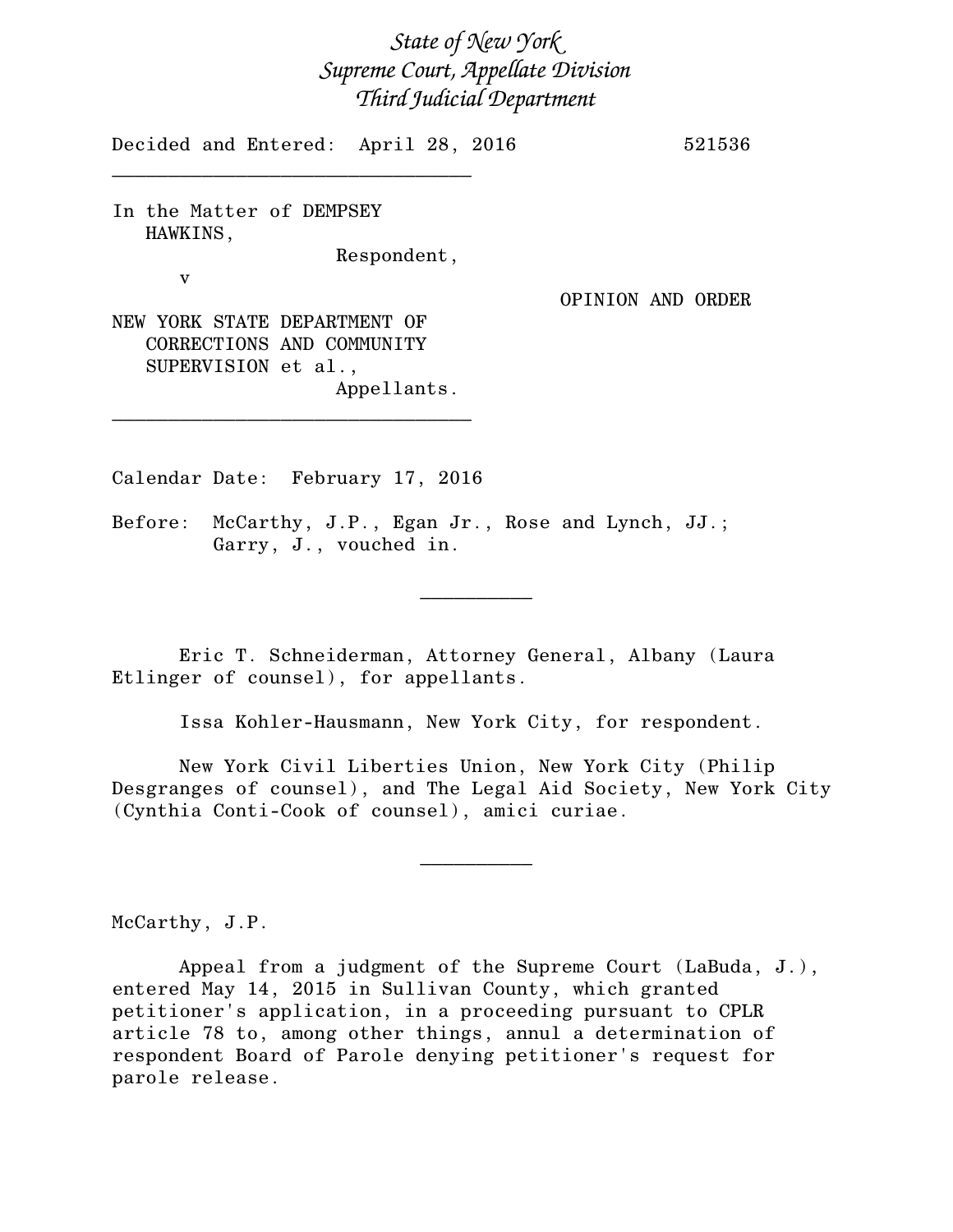When petitioner was 16 years old, he strangled to death his 14-year-old girlfriend and then hid her body. Thereafter, petitioner actively lied about his responsibility for the crime for several months. Approximately two years after the crime, the victim's body was discovered. Petitioner was eventually arrested and then tried and convicted of murder in the second degree. He was thereafter sentenced, in 1979, to a prison term of 22 years to life.

Petitioner has been denied parole release nine times since becoming eligible for it in 2000. At the time of his March 2014 parole release hearing, at issue on this appeal, petitioner was 54 years old and had served 36 years of his sentence. Respondent Board of Parole denied petitioner's request for parole release upon the conclusion that, among other things, granting his release "would so deprecate the seriousness of [his] offense as to undermine respect for the law" and imposed a 24-month hold to be followed by another appearance. When the Board's Appeals Unit failed to rule on petitioner's administrative appeal within four months (see 9 NYCRR 8006.4 [c]), petitioner commenced this proceeding challenging the Board's determination, requesting either his immediate release or a de novo parole release hearing. Supreme Court, among other things, annulled the determination, remanded for a de novo parole release hearing and precluded one of the Board's commissioners from participating in any future parole proceedings involving petitioner.<sup>1</sup>

We agree with petitioner that, as a person serving a sentence for a crime committed as a juvenile, petitioner has a substantive constitutional right not to be punished with a life sentence if the crime reflects transient immaturity and that petitioner was denied his constitutional right to a meaningful opportunity for release when the Board failed to consider the significance of petitioner's youth and its attendant circumstances at the time of the commission of the crime. The

<sup>1</sup> Contrary to petitioner's argument, Supreme Court's decision and order constituted an appealable final judgment (see Matter of Duffy v New York State Dept. of Corr. & Community Supervision, 132 AD3d 1207, 1208 n [2015]).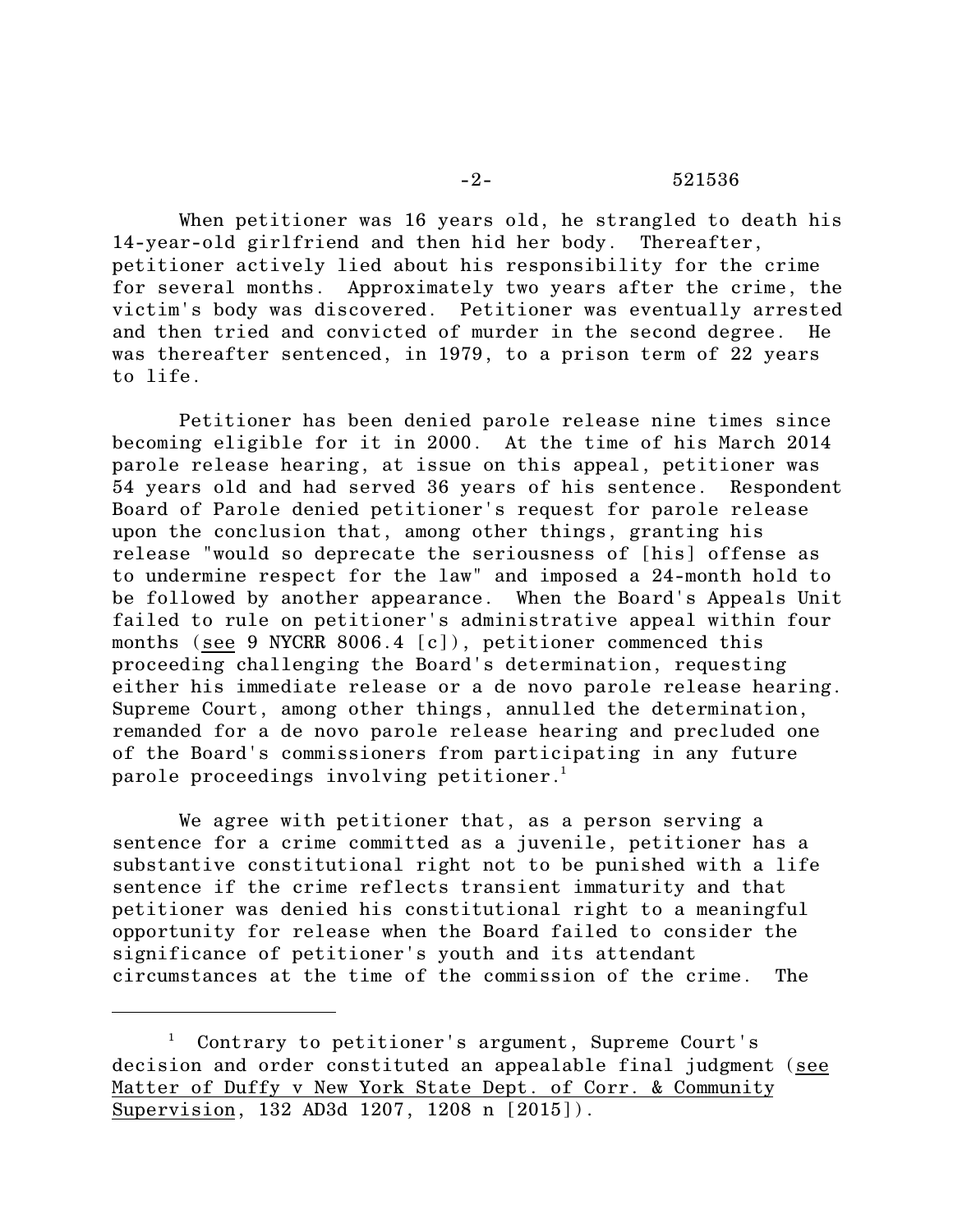Board, as the entity charged with determining whether petitioner will serve a life sentence, was required to consider the significance of petitioner's youth and its attendant circumstances at the time of the commission of the crime before making a parole determination. That consideration is the minimal procedural requirement necessary to ensure the substantive Eighth Amendment protections set forth in Graham v Florida (560 US 48 [2010]), <u>Miller v Alabama</u> (\_\_\_ US \_\_\_, 132 S Ct 2455 [2012]) and Montgomery v Louisiana  $\overline{U}$  US  $\overline{U}$ , 136 S Ct 718 [2016]).

For the purposes of sentencing, "children are constitutionally different from adults" (Montgomery v Louisiana, 136 S Ct at 733 [internal quotation marks and citation omitted]; see Miller v Alabama, 132 S Ct at 2458). This difference stems from three primary distinctions:

> "First, children have a lack of maturity and an underdeveloped sense of responsibility, leading to recklessness, impulsivity, and heedless risk-taking. Second, children are more vulnerable to negative influences and outside pressures, including from their family and peers; they have limited control over their own environment and lack the ability to extricate themselves from horrific, crime-producing settings. And third, a child's character is not as well formed as an adult's; his [or her] traits are less fixed and his [or her] actions less likely to be evidence of irretrievable depravity" (Montgomery v Louisiana, 136 S Ct at 733 [internal quotation marks and citations omitted]; see Miller v Alabama, 132 S Ct at 2464; Roper v Simmons, 543 US 551, 569- 570 [2005]).

For these reasons, primarily, "the case for retribution is not as strong with a minor as with an adult" and "[t]he need for incapacitation is lessened, too, because ordinary adolescent development diminishes the likelihood that a juvenile offender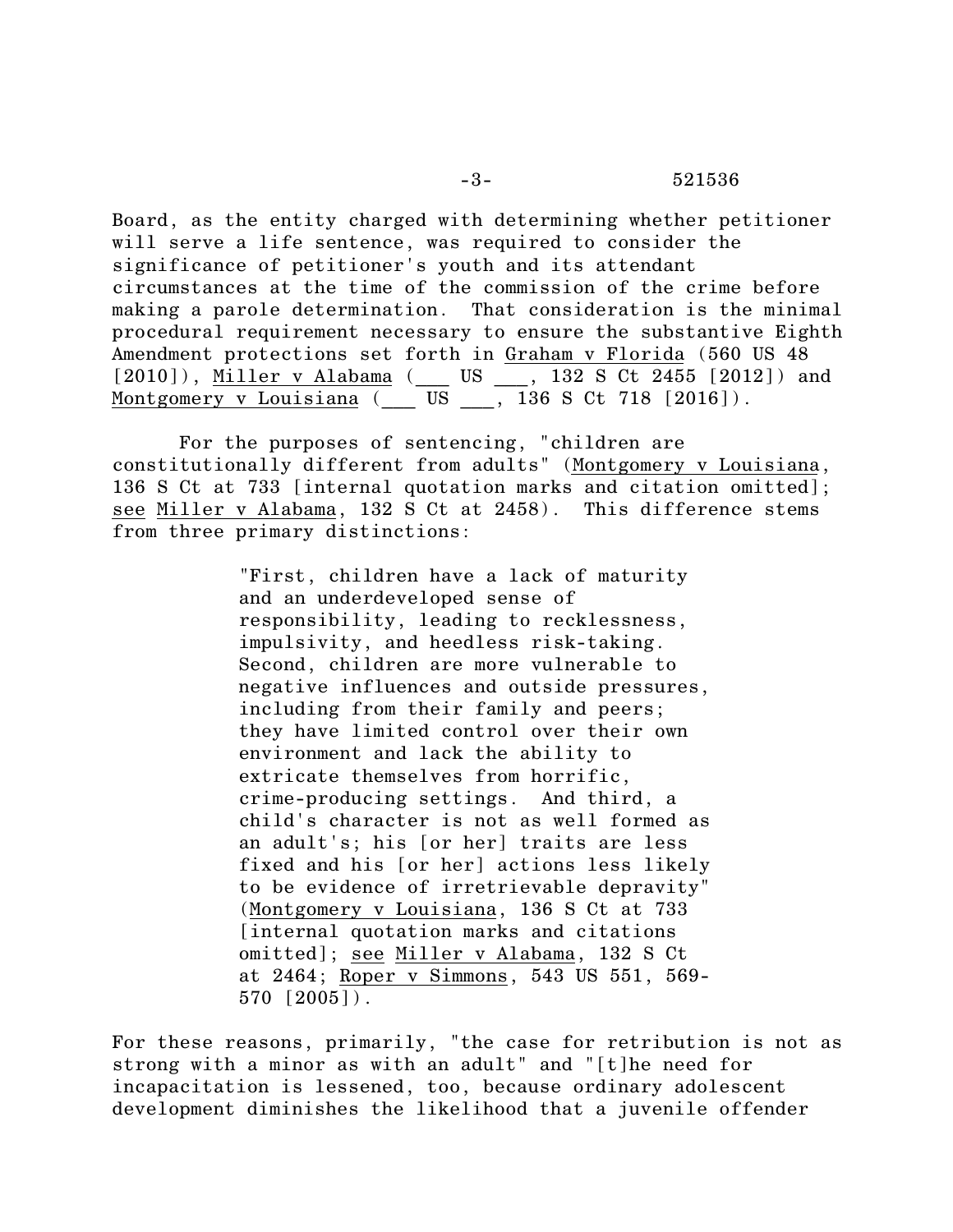forever will be a danger to society" (Montgomery v Louisiana, 136 S Ct at 733 [internal quotation marks and citations omitted]; see Miller v Alabama, 132 S Ct at 2465; Graham v Florida, 560 US at 71-72). Consistent with these conclusions, the Supreme Court of the United States held in Miller v Alabama (supra) that mandatory sentences of life without the possibility of parole for juvenile homicide offenders violate the Eighth Amendment's prohibition on cruel and unusual punishment (id. at 2460). As that Court has since clarified, a substantive rule announced in Miller is "that life without parole is an excessive sentence for children whose crimes reflect transient immaturity" (Montgomery v Louisiana, 136 S Ct at 735). The Court considered this guarantee in the context of the sentencing stage, and it found that the "procedural requirement necessary to implement [this] substantive guarantee" is "a hearing where youth and its attendant characteristics are considered" for the purpose of "separat[ing] those juveniles who may be sentenced to life without parole from those who may not" (id. at 734-735 [internal quotation marks and citation omitted]; see Miller v Alabama, 132 S Ct at 2471).

In addressing whether a juvenile's sentence must include the possibility of parole, the Court has given some guidance as to the promise that a parole determination represents. The Court has clarified that the relevant distinction between a constitutional and unconstitutional life sentence for a juvenile homicide offender – for all but the rare case of an irreparably corrupt juvenile – is that a constitutional sentence guarantees, at some point, a "meaningful opportunity to obtain release" (Graham v Florida, 560 US at 75; see Montgomery v Louisiana, 136 S Ct at  $736$ .<sup>2</sup> As the Court further made clear, it did not see its role, upon reaching this conclusion, to prescribe a

Contrary to the dissent's suggestion, we do not contend that a sentence such as petitioner's "is the functional equivalent of being sentenced to life in prison without the possibility of parole," except where, as here, the Board deprives an offender of a meaningful opportunity for release. We understand the dissent to agree that petitioner's sentence promised him a meaningful opportunity to obtain release, and thus we perceive no disagreement on that point.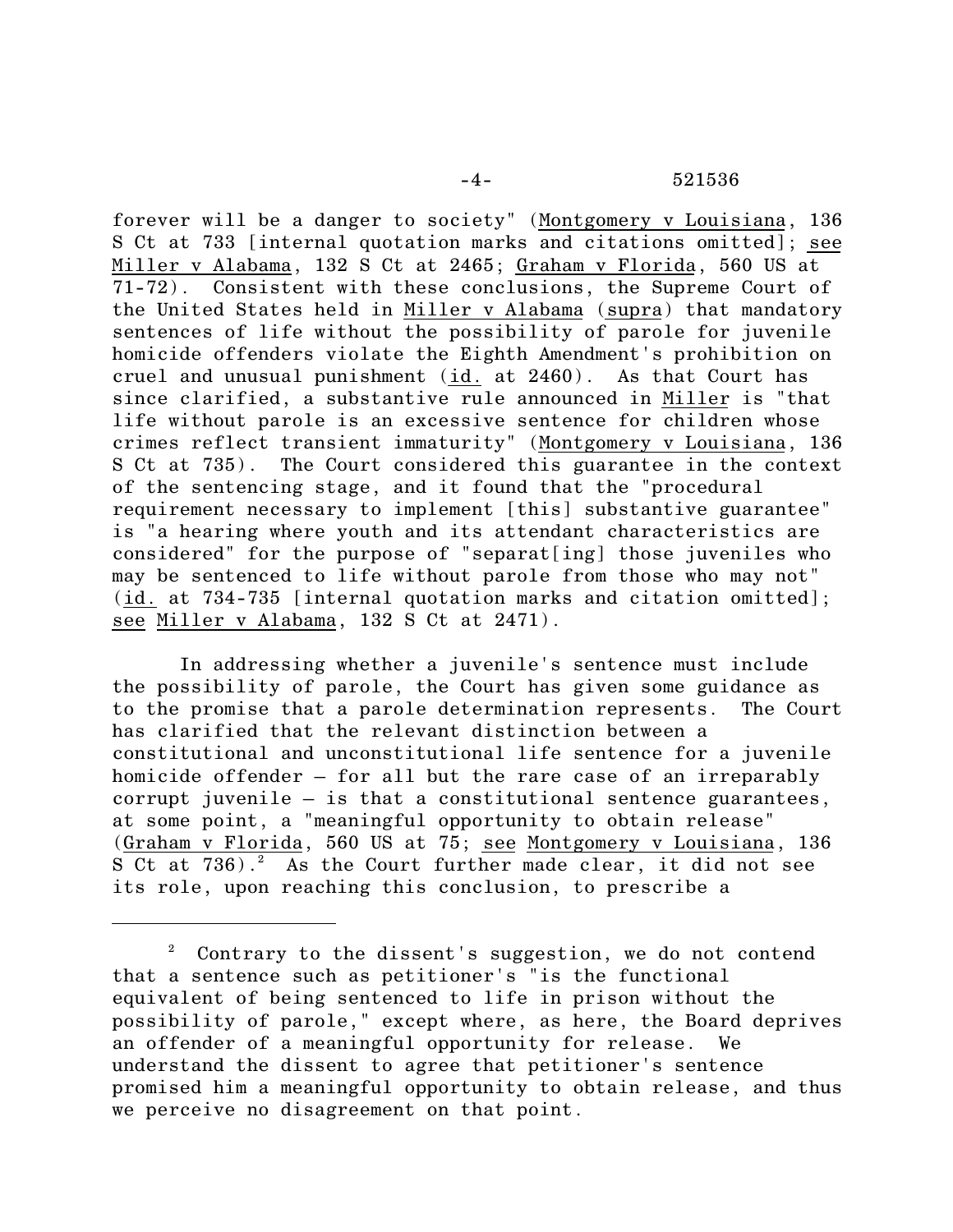## -5- 521536

particular opportunity for release that states must afford; instead, the Court found that "[i]t is for the [s]tate, in the first instance, to explore the means and mechanisms for compliance" (Graham v Florida, 560 US at 75). Although the Court has not specifically reviewed a case regarding a parole determination for a juvenile homicide offender, it is axiomatic that such an offender still has a substantive constitutional right not to be punished with life imprisonment for a crime "reflect[ing] transient immaturity" (Montgomery v Louisiana, 136 S Ct at 735). Further, the Court has made abundantly clear that the "foundational principle" of the Eight Amendment jurisprudence regarding punishment for juveniles is "that [the] imposition of a [s]tate's most severe penalties on juvenile offenders cannot proceed as though they were not children" (Miller v Alabama, 132 S Ct at 2466). A parole board is no more entitled to subject an offender to the penalty of life in prison in contravention of this rule than is a legislature or a sentencing court.

With this in mind, we reach petitioner's contention that he was denied a meaningful opportunity for release.<sup>3</sup> The Court has found that, at the sentencing stage, a defendant who committed a crime as a juvenile is procedurally entitled to a "hearing where 'youth and its attendant characteristics' are considered<sup>"4</sup> in

<sup>4</sup> The Court did not merely require an opportunity for a defendant to argue that his or her youth mattered; "Miller requires a sentencer to consider a juvenile offender's youth and attendant characteristics" before punishing a defendant with a life in prison (Montgomery v Louisiana, 136 S Ct at 734 [emphasis added]). Even if the Court had not made this clear, a rule satisfied by a finding that a petitioner had an opportunity to advocate to the Board that it should consider his or her youth at

<sup>&</sup>lt;sup>3</sup> Petitioner falls within the relevant class of persons due to the fact that he was sentenced for a crime that he committed as a juvenile and that, but for a favorable parole determination, he will spend the remainder of his life in prison. "[T]he remote possibility of [executive clemency] does not mitigate the harshness of th[is] sentence" for Eighth Amendment purposes (Graham v Florida, 560 US at 70).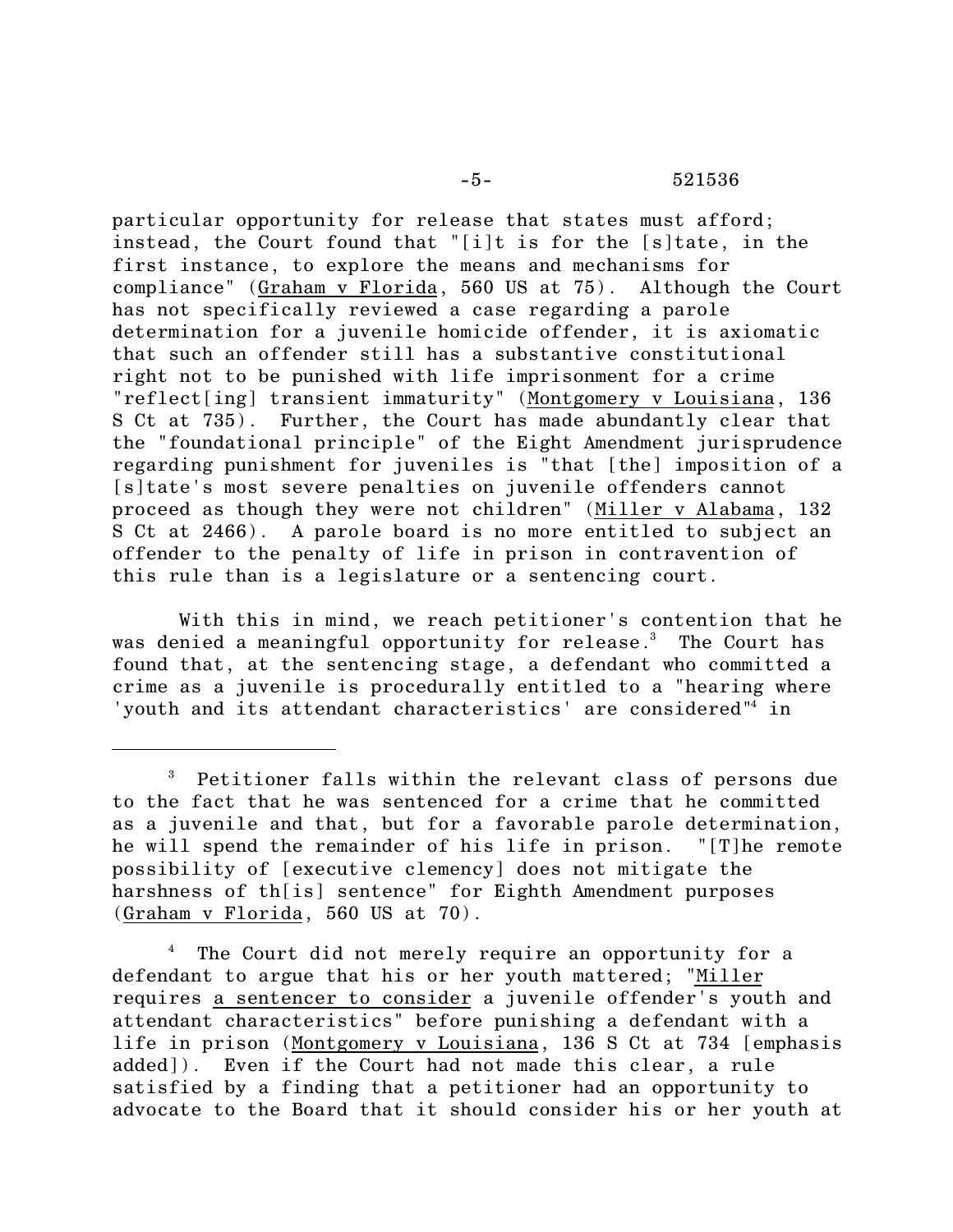order to separate out those who can be punished by a life in prison from those who cannot (Montgomery v Louisiana, 136 S Ct at 735, quoting Miller v Alabama, 132 S Ct at 2460). We agree with petitioner that an analogous procedural requirement is necessary at the parole release hearing stage. For those persons convicted of crimes committed as juveniles who, but for a favorable parole determination will be punished by life in prison, the Board must consider youth and its attendant characteristics in relationship to the commission of the crime at issue (see Hayden v Keller, 2015 WL 5773634, \*8-10, 2015 US Dist LEXIS 134426, \*22-29 [ED NC, Sept. 25, 2015, No. 5:10-CT-3123 (BO)]; Greiman v Hodges, 79 F Supp 3d 933, 944 [SD Iowa 2015]).<sup>5</sup>

Here, neither the hearing transcript nor the Board's written determination<sup>6</sup> reflects that the Board met its

the time of the crime would be particularly inappropriate in the parole release determination setting. The Court of Appeals has determined that potential parolees are not entitled to an adversarial-type parole release hearing and, relatedly, concluded that they have no right to be represented by counsel at such a hearing (see Matter of Briguglio v New York State Bd. of Parole, 24 NY2d 21, 29 [1969]). The dissent apparently confuses our conclusion here – that we will not find the Board to have considered petitioner's youth at the time of the crime based on the mere fact that petitioner argued that his youth should be considered – with a claim that petitioner need not raise factors before the Board. As that is not a claim that we make – and the issue is irrelevant considering the fact that petitioner did raise the issue of his youth before the Board – we see no need to further address the dissent's contention in this regard.

<sup>5</sup> This format is consistent with Montgomery v Louisiana (supra), which clarifies that a state "may remedy a Miller violation by permitting juvenile homicide offenders to be considered for parole, rather than by resentencing them" (id. at 736).

We are not persuaded by the fact that our dissenting colleagues were able to find an example in a hearing transcript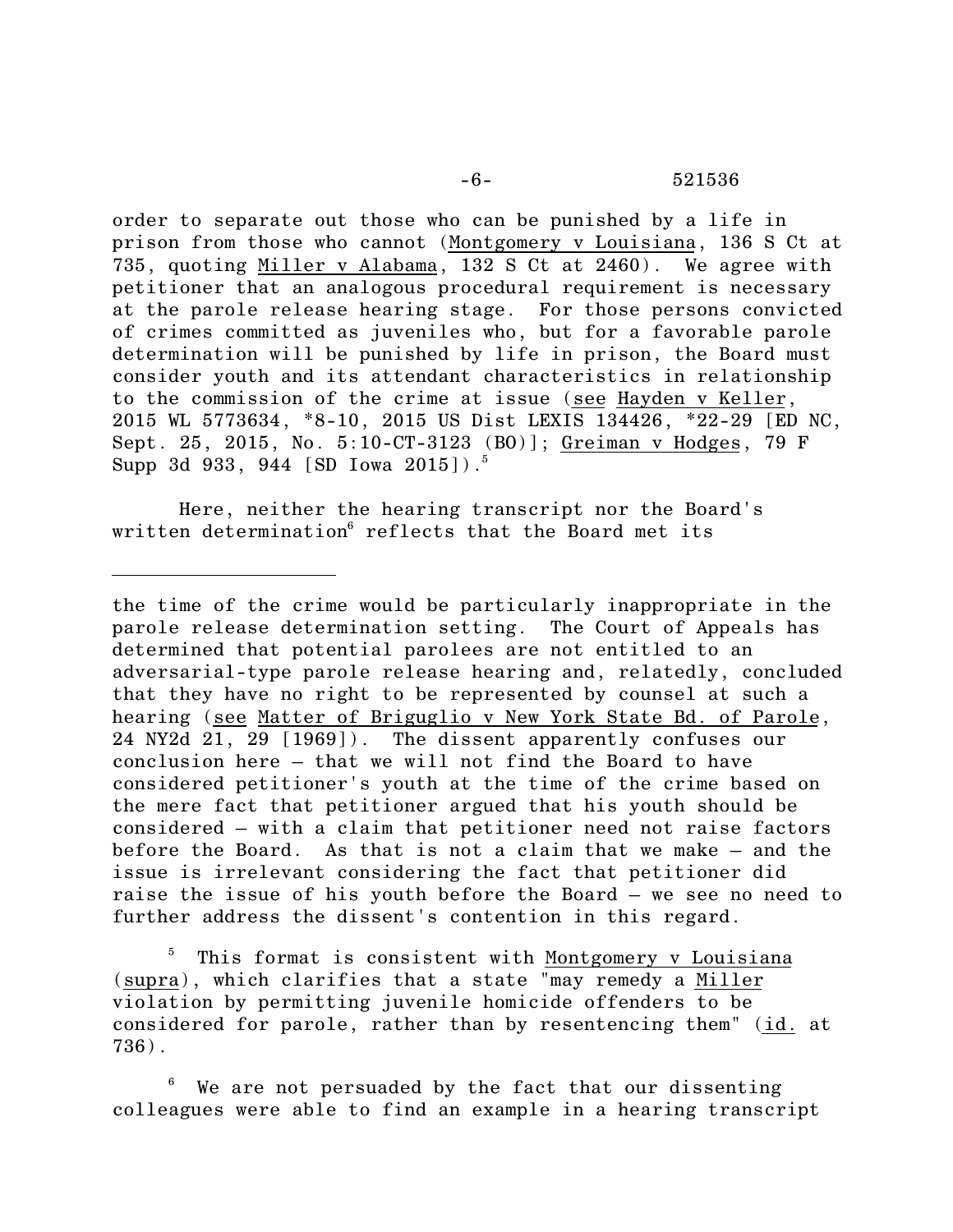constitutional obligation to consider petitioner's youth and its attendant characteristics in relationship to the commission of the crime.<sup>7</sup> The Eighth Amendment "requires a sentencer to consider a juvenile offender's youth and attendant characteristics" before punishing an offender with a life in prison (Montgomery v Louisiana, 136 S Ct at 734 [emphasis added]). Because petitioner was entitled to a meaningful opportunity for release in which his youth, and its attendant characteristics, were considered by the Board, we agree with Supreme Court that petitioner is entitled to a de novo parole release hearing.

from 2000 – eight parole hearings before the one that is actually at issue — that evinces that at least one then-Board member considered petitioner's development at the time of the crime in reaching a parole determination that took place 14 years prior to this determination.

 $\frac{7}{1}$  The one incidental remark by a commissioner indicating that petitioner must have been particularly "cold and callous" for someone his age due to the fact that he did not confess to the authorities after the commission of his crime does not alter this conclusion. The Eighth Amendment required inquiry into and careful consideration of whether the "crime reflects transient immaturity" (Montgomery v Louisiana, 136 S Ct at 735). Whether a juvenile confessed to his or her crime is not relevant to that inquiry. Moreover, the Court has made clear that the aspect of youth that is relevant is "how children are different [from adults], and how these differences counsel against" treating them as though they were the same as adults (id. at 733 [internal quotation marks and citations omitted]). The commissioner's conclusion that a child who does not confess to a crime is more morally culpable than an average child – who the commissioner apparently believed would have confessed – did not follow or constitute an inquiry regarding petitioner's maturation, or lack thereof, since the time of the crime and in relationship to becoming an adult (see Hayden v Keller, 2015 WL 5773634 at \*3, 10, 2015 US Dist LEXIS at \*6-9, 28-29 [parole scheme that only considers youth in a manner irrelevant to the Eighth Amendment fails to comply with that amendment]).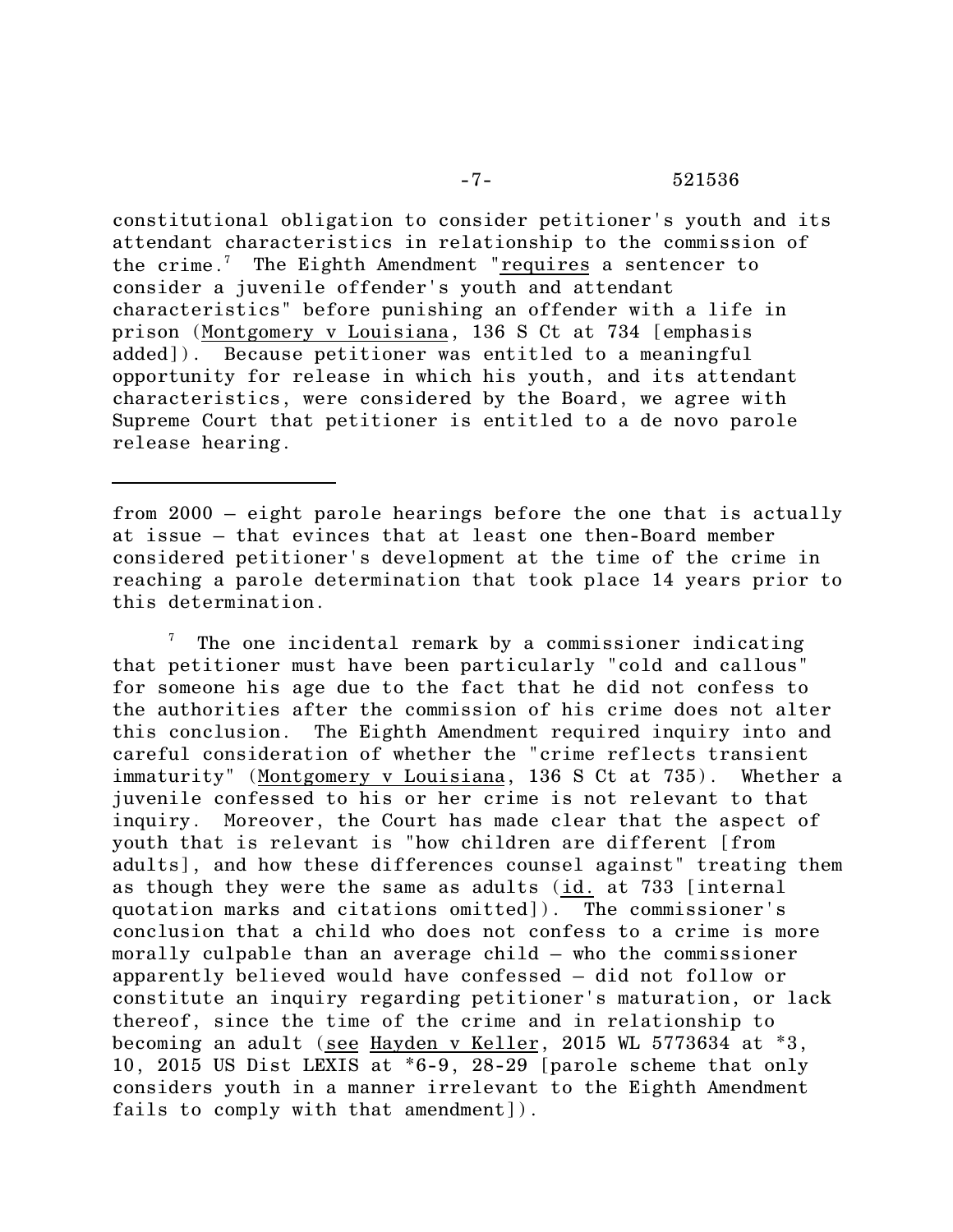### -8- 521536

Supreme Court, however, erred here in precluding one of the Board's commissioners from participating in any future parole proceeding involving petitioner.<sup>8</sup> Petitioner did not request such relief, and the record provides no basis for a conclusion that the commissioner at issue is either unqualified or biased. The remaining arguments have been considered and are either academic or without merit.

Garry, J. (concurring).

We fully concur with the analysis relative to the constitutional infirmities in this record. We write separately to emphasize that review of the record as a whole reveals "irrationality bordering on impropriety," a degree of arbitrary and capricious conduct permitting judicial intervention (see Matter of Silmon v Travis, 95 NY2d 470, 476 [2000] [internal quotation marks and citations omitted]).

Although judicial review is strictly and exceptionally limited relative to the scope and degree of analysis, respondent Board of Parole is required to review and consider certain statutory factors (see Executive Law § 259-i; Matter of Dolan v New York State Bd. of Parole, 122 AD3d 1058, 1059 [2014], lv denied 24 NY3d 915 [2015]; Matter of Hamilton v New York State Div. of Parole, 119 AD3d 1268, 1269 [2014]; see also Matter of Montane v Evans, 116 AD3d 197, 204-206 [2014] [Garry, J., concurring], appeal dismissed 24 NY3d 1052 [2014]). Among these statutory factors, petitioner would be subject to immediate deportation upon release from incarceration. Documentation in the record reveals that his country of origin is fully ready to receive him, with legal and other services available, and family support awaiting. Further, petitioner has consistently

<sup>8</sup> Notably, respondents do not challenge the portion of Supreme Court's judgment dictating that the commissioners who sat on this parole proceeding not sit on petitioner's de novo hearing. As respondents inform us in their brief, the Board has an internal procedure that would dictate the same result on this issue regardless of Supreme Court's judgment.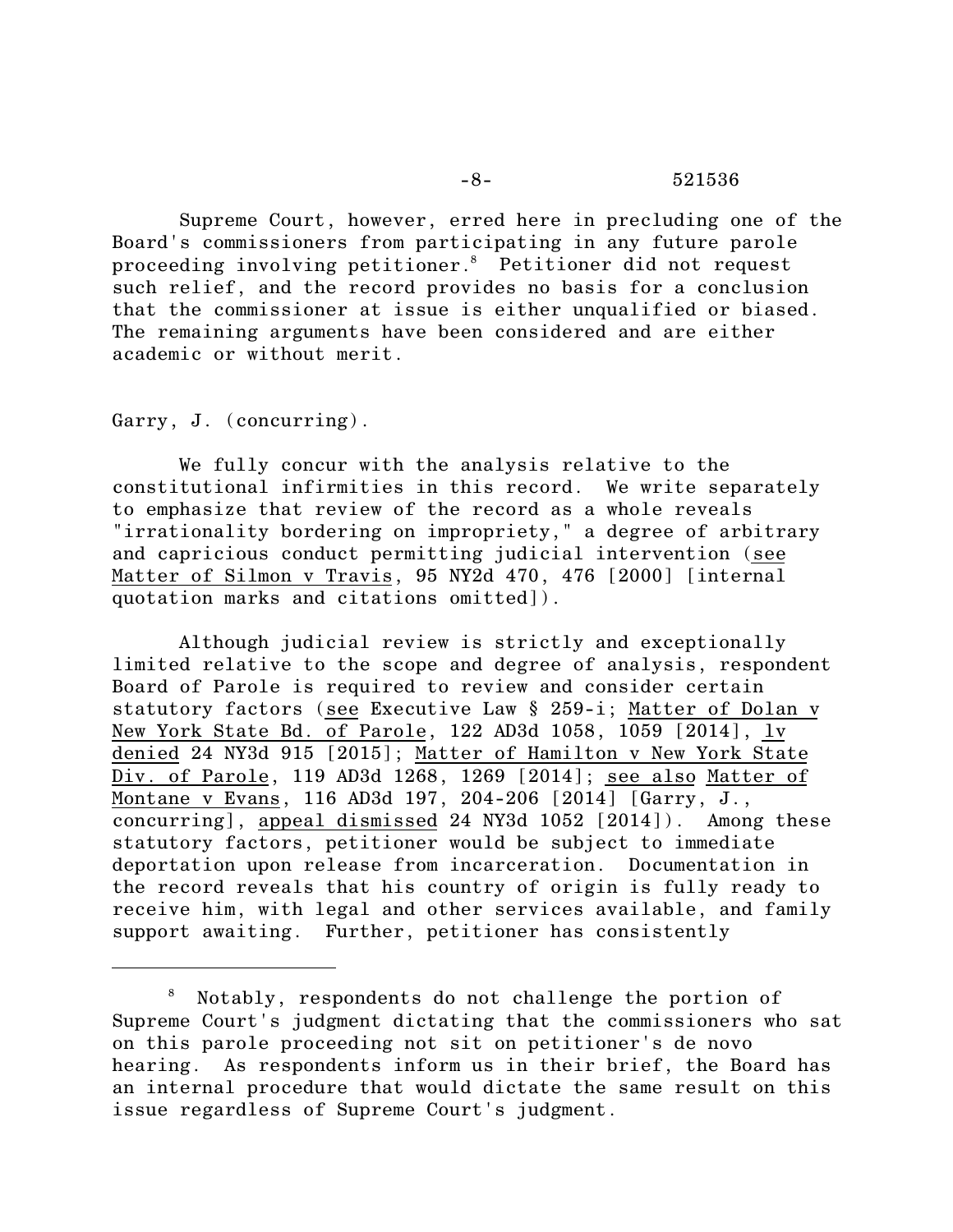### -9- 521536

demonstrated exemplary conduct within the prison setting. He has a minimal disciplinary history, having not been charged with any offense of any nature since 2000; he has never been charged with an infraction involving either violence or drug use in the entire course of his incarceration, from 1979 at age 18 through his hearing at age 54. He has an excellent history of program participation and appears to have pursued every available opportunity within the prison setting to develop himself, with respect to skills as well as insight and maturity.

Petitioner has expressed remorse for his conduct. The record is replete with recommendations from a wide variety of individuals who are apparently fully aware of the gravity and heinous nature of petitioner's criminal conduct, but nonetheless assert, based upon their experience and observations, that petitioner has been rehabilitated during the course of his lengthy confinement. Considering the record as a whole, together with the substantial constitutional issues discussed in the opinion of our colleague, we find that judicial intervention is required here. We further agree that the portion of Supreme Court's determination directing the adoption of a specific future procedure by the Board must be reversed (see Matter of Hawthorne v Stanford, 135 AD3d 1036, 1041-1042 [2016]). Accordingly, we join in the opinion modifying the judgment, without reservation.

Lynch, J., concurs.

Egan Jr., J. (concurring in part and dissenting in part).

On May 15, 1976, the victim's parents called the police to report that their 14-year-old daughter was missing. An investigation and search immediately began and, after it was discovered that petitioner – the victim's 16-year-old former boyfriend – had been with the victim on the day that she was last seen, petitioner was questioned by the authorities. Petitioner denied having any knowledge of the victim's whereabouts and actively participated in the search for her from May 1976 to March 1977 – perpetuating her family's hope that she was still alive and participating in what aptly has been described as a hoax, casting himself in the role of a desperate teenager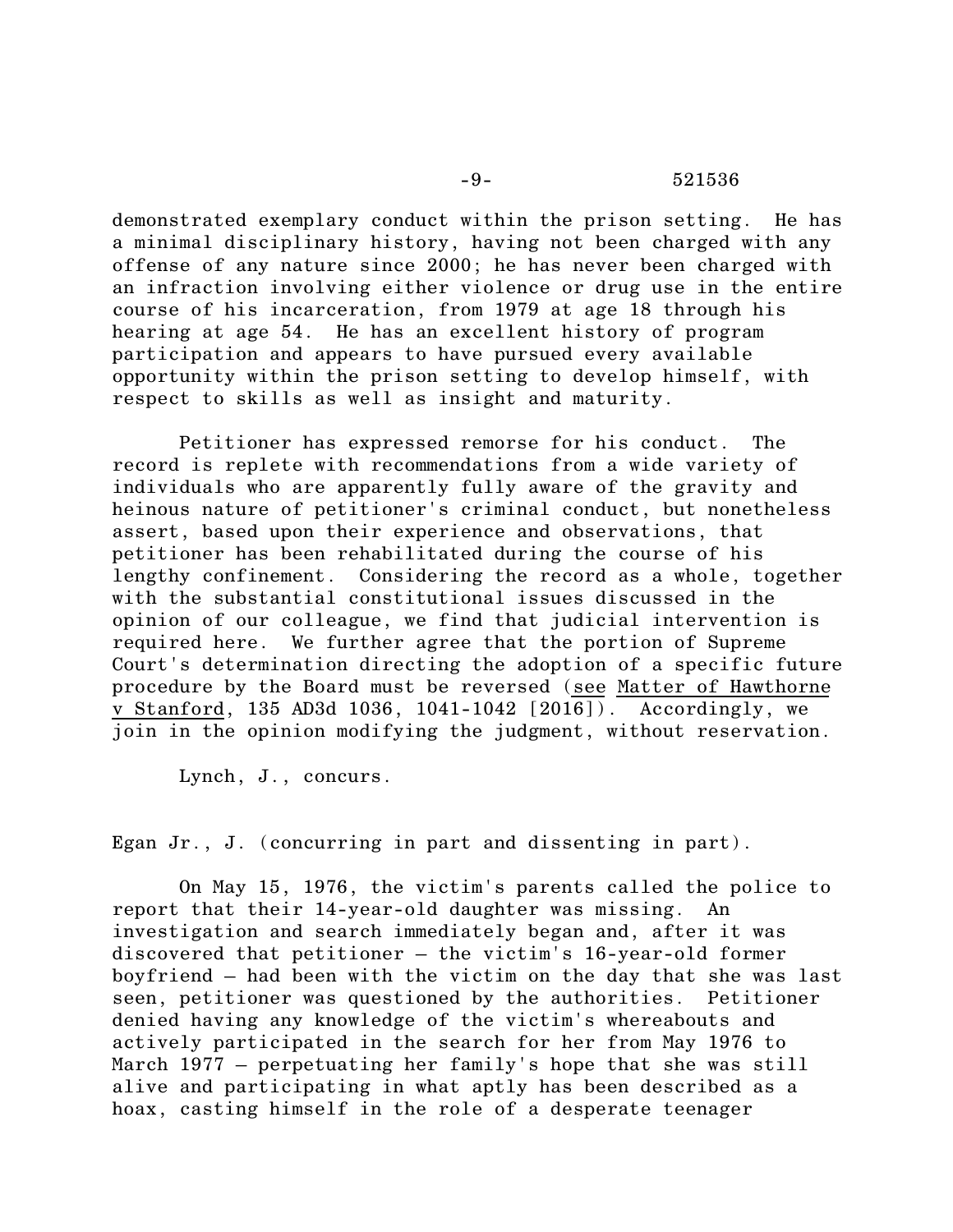frantically searching for the girl he loved. In reality, however, petitioner – purportedly "distraught" over the victim's decision to acquiesce to her parents' wishes and break up with him – had devised a plan to lure the victim to a secluded location whereupon he would kill the victim and then kill himself.<sup>1</sup> Petitioner partially executed that plan  $-$  strangling the victim with a shirt and hiding her body in a 55-gallon drum, which he then placed inside a 12-foot shaft of an abandoned shipyard located at the tip of Staten Island. The victim's badly decomposed remains were not discovered until nearly two years later.

In the interim, petitioner continued to deny any involvement in or responsibility for the crime and, recognizing that he "wouldn't be able to uphold the facade" that he had created if he remained in the area, eventually left to live in another state. Petitioner remained out of state – attending high school – for approximately one year, until his decision to confide in certain friends resulted in his eventual arrest and prosecution. In 1979, petitioner was sentenced upon his conviction of murder in the second degree to a prison term of 22 years to life.<sup>2</sup> Since becoming eligible for parole release in

<sup>2</sup> Although petitioner allegedly admitted his crime to certain court security officers after the jury returned its verdict, he did not acknowledge his guilt to the victim's family

<sup>&</sup>lt;sup>1</sup> When asked years later why he killed the victim, petitioner replied, "I felt that I was in love with her. I felt sexually obsessed. I couldn't possibly envision someone else with her, and I felt the only  $-$  it's foolish to say, and ludicrous, that I felt the only way to end my pain was through murder." When asked why he participated in the search for the victim, petitioner stated, "Because I was trying to maintain my facade of innocence. I felt if I didn't participate, I would be looked at as a suspect, and I was doing my best to evade my act." Petitioner further acknowledged that his participation in the search was, at times, designed to "sabotage" the search effort and "steer [searchers] away from where the [victim's] body was" located.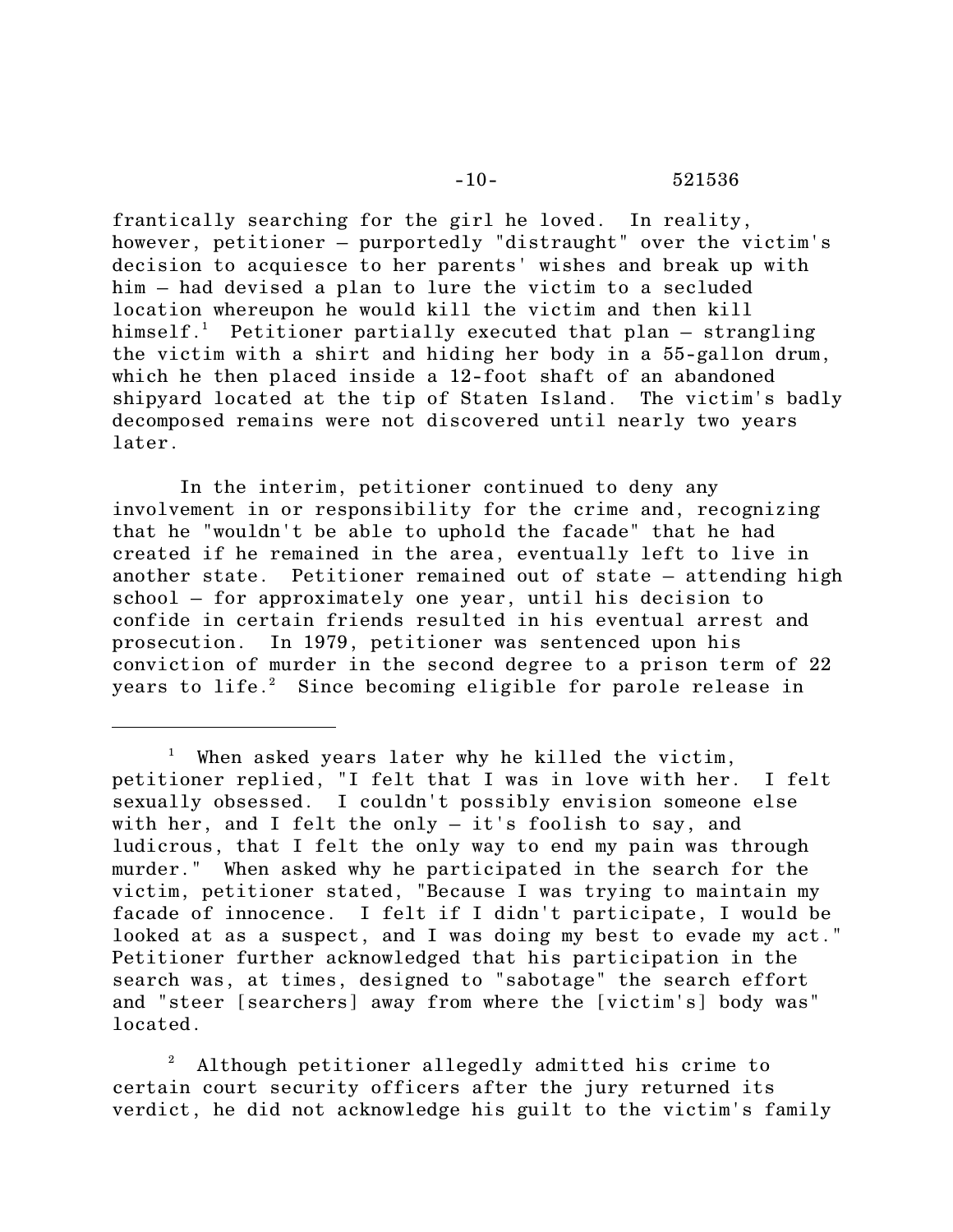2000, petitioner has been denied release nine times based upon, among other things, the nature of the underlying crime, which has been variously – and appropriately – described as extremely serious, heinous and bizarre. The majority now proposes to afford petitioner a de novo parole hearing, finding that he has not been afforded a "meaningful opportunity to obtain release" (Graham v Florida, 560 US 48, 75 [2010]) and, further, that the Eighth Amendment and the cases interpreting its application to juvenile offenders (see Montgomery v Louisiana, \_\_\_ US \_\_\_, 136 S Ct 718 [2016]; Miller v Alabama, \_\_\_ US \_\_\_, 132 S Ct 2455 [2012]; Graham v Florida, 560 US at 75) impose upon respondent Board of Parole a requirement that it expressly consider – in the context of petitioner's parole determination – petitioner's "youth and its attendant characteristics" in relationship to the murder that he committed nearly 40 years ago.

We agree that Supreme Court erred in precluding one of the Board's commissioners from participating in any subsequent parole hearing involving petitioner and, to that limited extent, we concur in the majority's decision. As to the balance, however, we are satisfied that New York's sentencing and parole procedures afford petitioner a "meaningful opportunity to obtain release" (Graham v Florida, 560 US at 75), which is all that Graham, Miller, Montgomery and the Eighth Amendment itself require. Because we are of the view that no constitutional violation occurred here, we respectfully dissent and would reverse Supreme Court's judgment in its entirety and dismiss the petition.

Although the majority's decision discusses at length the characteristics that distinguish juvenile offenders from adult offenders and explores the reasons why traditional penological goals – retribution, deterrence, incapacitation and rehabilitation – do not, in all but the rarest of cases, justify imposing the most severe sentence possible upon someone who commits a crime before he or she is 18 years old, it glosses over the underlying factual differences that distinguish petitioner from the defendants in Graham, Miller and Montgomery — the most notable of which being that, unlike the defendants in those

until 1989 or 1990.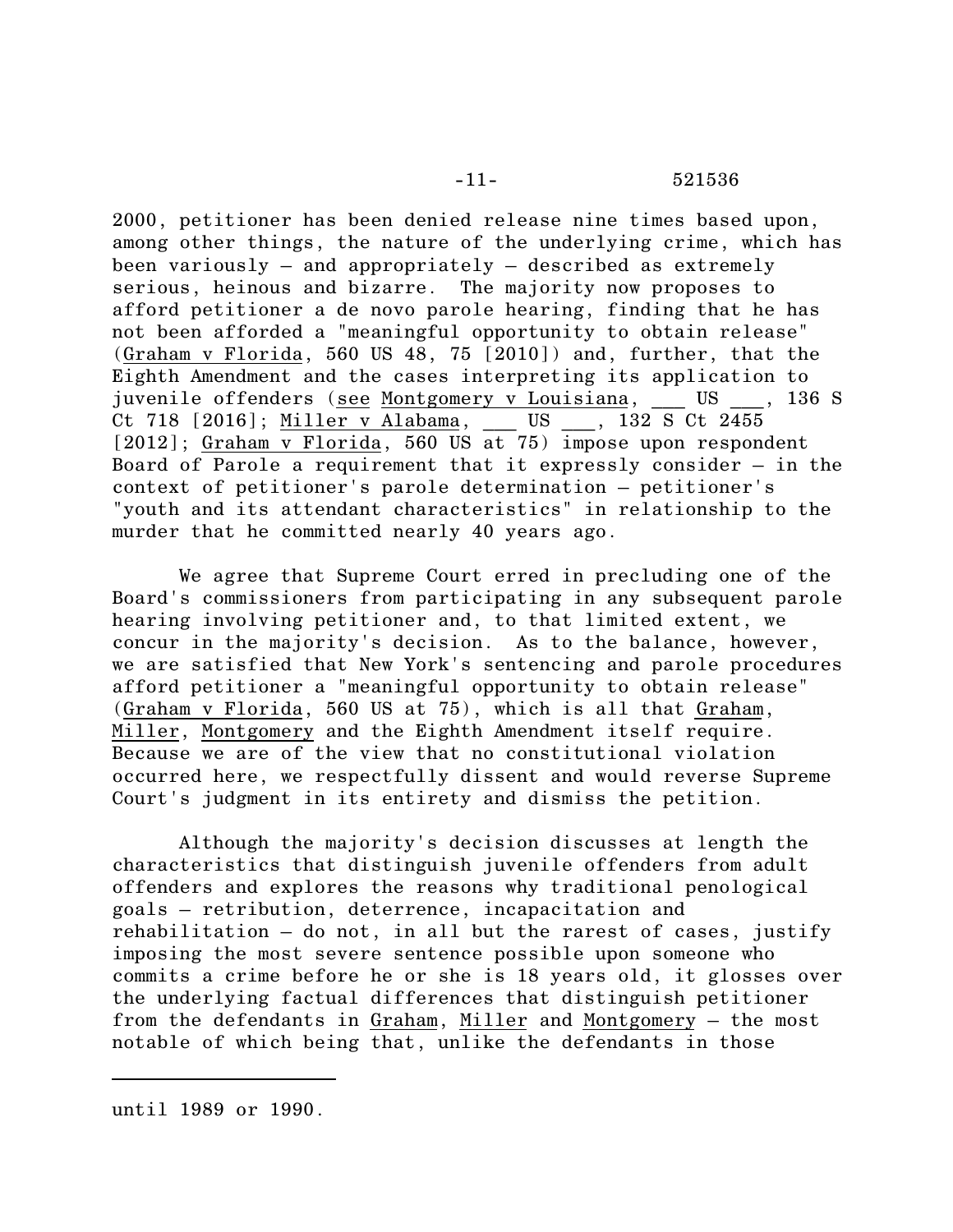cases, petitioner was not actually sentenced to life in prison without the possibility of parole. In Graham, the 16-year-old defendant was sentenced to, among other things, life in prison following his conviction of armed burglary. As the state in which he was sentenced (Florida) had abolished its parole system, such defendant was – absent executive clemency – facing life in prison without any possibility of parole (Graham v Florida, 560 US at 57). The Supreme Court of the United States held that the Eighth Amendment prohibited a state from imposing a sentence of life without the possibility of parole upon a juvenile nonhomicide offender (id. at 74) – a determination grounded in the belief that a state cannot determine, at the time of sentencing, that such an offender "never will be fit to reenter society" (id. at 75). In reaching that conclusion, the Court cautioned that the Eighth Amendment does not require a state to release a juvenile offender during his or her lifetime; rather, the state need only afford the juvenile offender "some meaningful opportunity to obtain release based on demonstrated maturity and rehabilitation" (id.). The differences between petitioner and the defendant in Graham are readily apparent – namely, that petitioner was convicted of murder and was sentenced to a prison term of 22 years to life in a state with an active parole system. Indeed, having appeared before the Board on multiple occasions, there is no question that petitioner has been afforded an opportunity for release – the adequacy of which will be discussed infra.

The factual circumstances presented in Miller and Montgomery are equally distinguishable from the matter now before this Court. In Miller, the defendants were convicted of murder in a state where the sentencing statutes "mandated that each juvenile die in prison even if a judge or jury would have thought that his youth and its attendant characteristics, along with the nature of his crime, made a lesser sentence (for example, life with the possibility of parole) more appropriate" (Miller v Alabama, 132 S Ct at 2460). The requirement "that all children convicted of homicide receive lifetime incarceration without possibility of parole" (id. at 2475) and the corresponding divestiture of any discretion to impose a lesser sentence prompted the Court to conclude "that mandatory life without parole for those under the age of 18 at the time of their crimes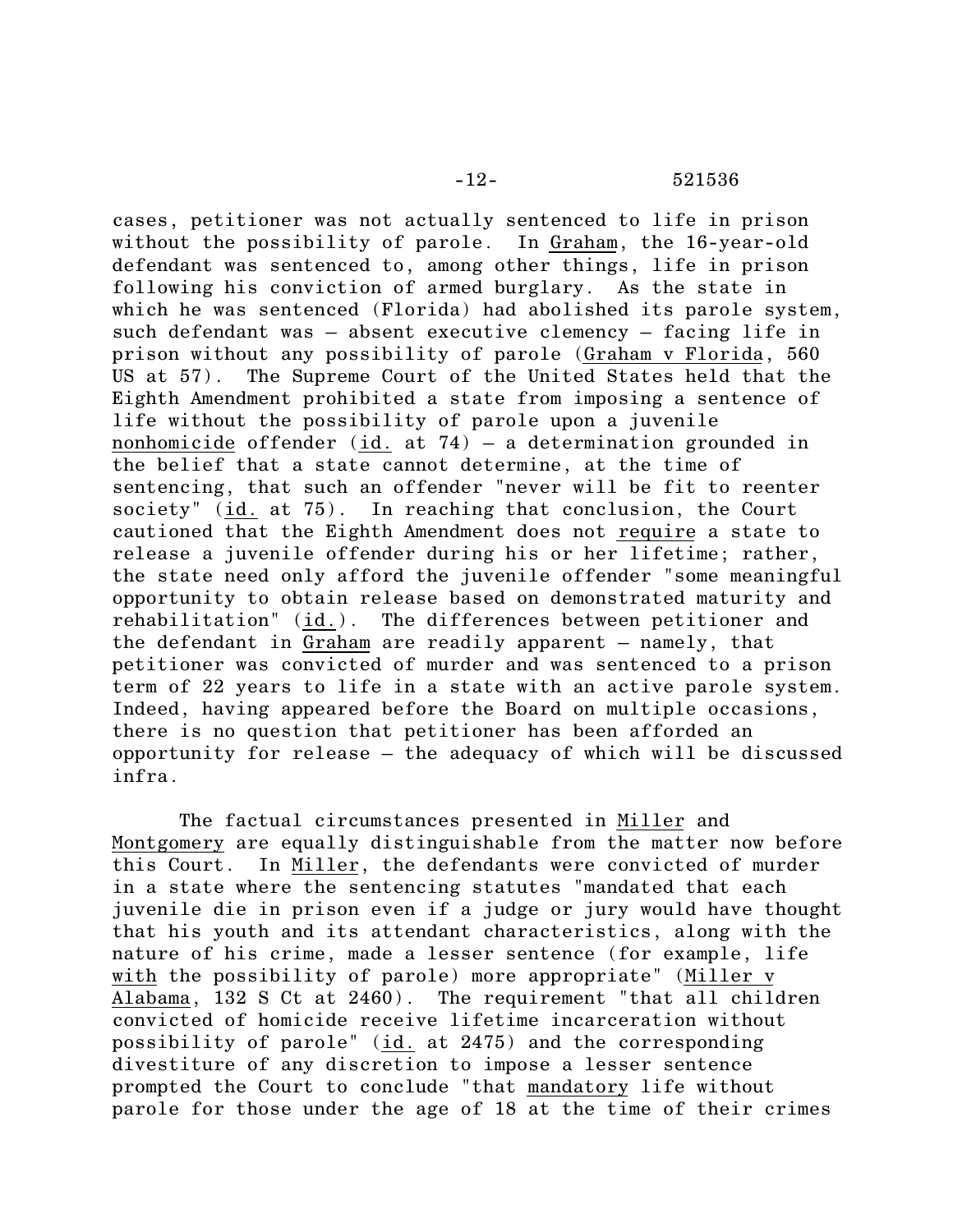-13- 521536

violates the Eighth Amendment's prohibition on cruel and unusual punishments" (id. at 2460 [emphasis added, internal quotation marks omitted]). Again, petitioner was not sentenced to life without the possibility of parole, nor was he subject to a mandatory sentencing scheme such as the one at issue in Miller.

The Court's decision in Montgomery was even more narrowly tailored – primarily focusing upon whether Miller had announced a new rule of substantive law that, in turn, was entitled to retroactive effect, i.e., whether the holding in Miller applied to a juvenile defendant who was convicted in 1969 and, under Louisiana law, automatically received a mandatory sentence of life without the possibility of parole (Montgomery v Louisiana, 136 S Ct at 725-726). The Court answered that inquiry in the affirmative, noting that "[a] [s]tate may remedy a Miller violation by permitting juvenile homicide offenders to be considered for parole, rather than resentencing them" (id. at 736). While the Court indeed made clear that such offenders "must be given the opportunity to show [that] their crime did not reflect irreparable corruption," it also reiterated that "[t]hose prisoners who have shown an inability to reform will continue to serve life sentences" (id.).

Even setting aside these factual distinctions and assuming, as the majority posits, that petitioner falls within the ambit of Graham and its progeny<sup>3</sup> and, further, that the sentencing

<sup>&</sup>lt;sup>3</sup> To the extent that the majority suggests that the sentence actually imposed upon petitioner  $-22$  years to life  $-$  is the functional equivalent of being sentenced to life in prison without the possibility of parole, we disagree. As noted previously, petitioner was not subject to the mandatory sentencing schemes at issue in Miller and Montgomery, and his multiple appearances before the Board belie any assertion that a determination was made, at the time of sentencing, that he "never [would] be fit to reenter society" (Graham v Florida, 560 US at 75). More to the point, the mere fact that petitioner may well spend the rest of his life in prison is not dispositive, as nothing in Graham, Miller or Montgomery either compels the eventual release of a juvenile offender such as petitioner or –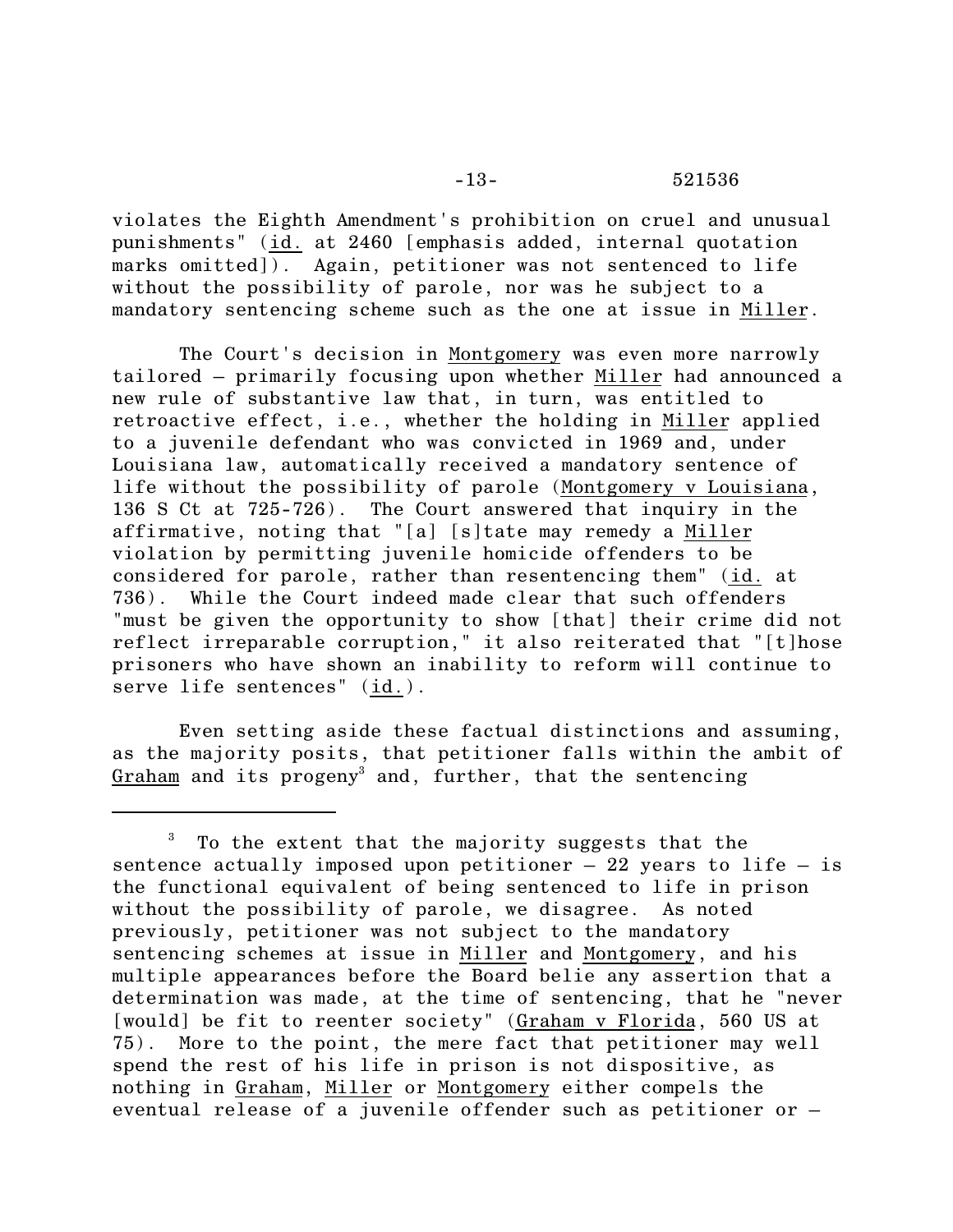procedures at issue in those cases and the parole determination under review here are governed by the same procedural safeguards<sup>4</sup> – the key principle to be extracted from Graham, Miller and Montgomery – that, in order to avoid an Eighth Amendment violation, a juvenile offender must be given "some meaningful opportunity to obtain release based on demonstrated maturity and rehabilitation" (Graham v Florida, 560 US at 75) – was, in our view, honored here. Executive Law § 259-i establishes a procedure for affording inmates such as petitioner discretionary release and sets forth the criteria that the Board must consider in determining whether to grant release on parole (see Executive Law  $\S 259-i [2] [c] [A])$ . Among the criteria contained therein is "the seriousness of the offense with due consideration to the type of sentence, length of sentence and recommendations of the sentencing court, . . . as well as consideration of any mitigating and aggravating factors, and activities following arrest prior to confinement" (Executive Law § 259-i [2] [c] [A]

<sup>4</sup> The majority's conclusion that petitioner's parole determination is subject to the same procedural safeguards – and must satisfy the same constitutional mandates – as those applicable to the sentencing of a juvenile offender to a prison term of life without the possibility of parole is, again, based upon a faulty premise – namely, that denying petitioner parole, after due consideration of all of the statutory factors set forth in Executive Law  $\S$  259-i – is the same as having sentenced petitioner to life in prison without the possibility of parole in the first instance. As we believe that the sentencing and parole phases of a criminal matter, as well as the interests and reasonable expectations of an offender facing life in prison with no possibility of parole versus an offender eligible for and seeking discretionary relief, are fundamentally different, we do not subscribe to the notion that the Eighth Amendment compels the Board to expressly consider petitioner's "youth and its attendant characteristics" in evaluating the propriety of his release.

in all instances – forecloses the possibility that such an offender will die in prison. Hence, there is a strong argument to be made that the holdings embodied in the cited cases do not extend to petitioner in the first instance.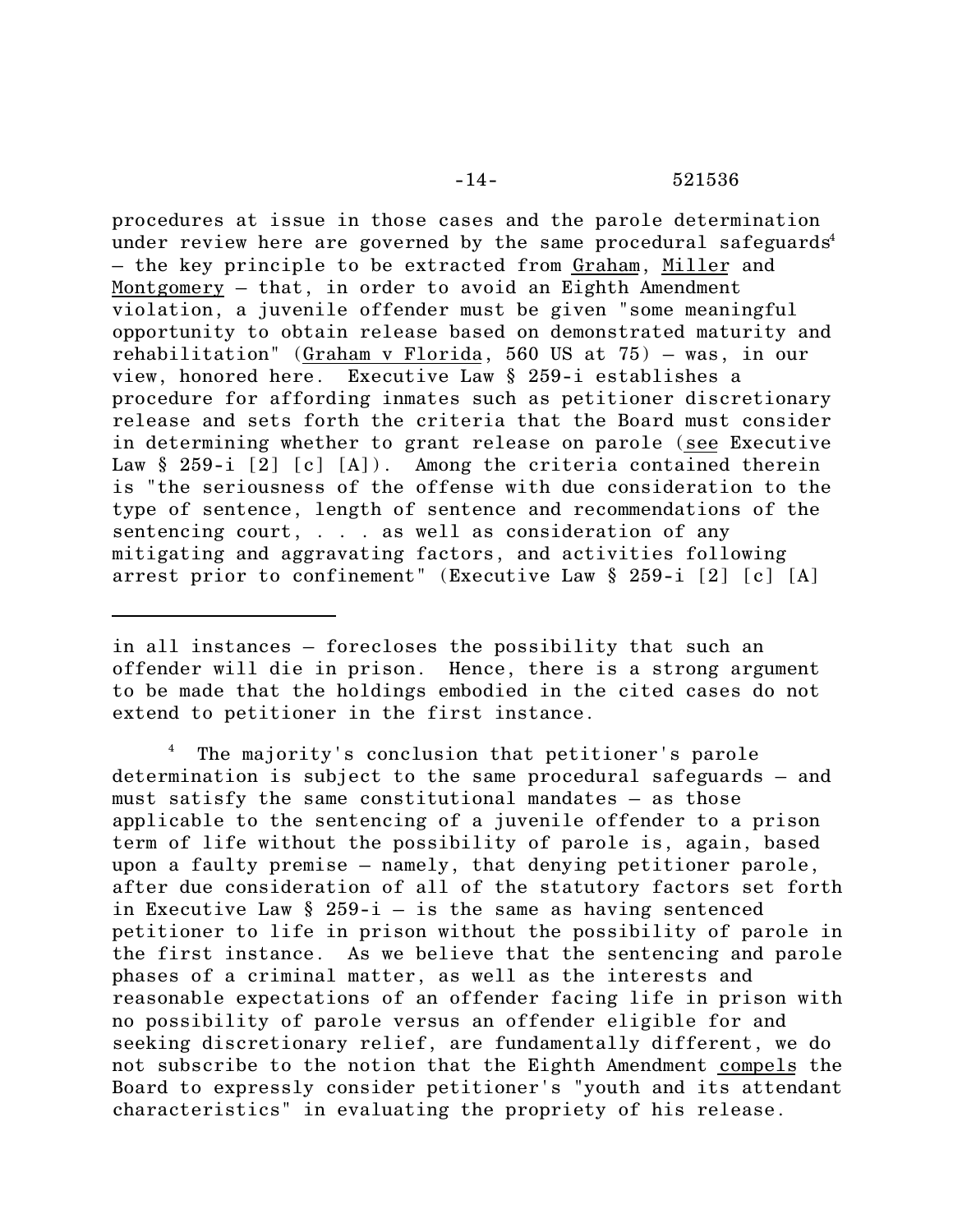#### -15- 521536

# $\lceil \text{vii} \rceil$ ).

Age at the time of the offense, together with what the Supreme Court of the United States has characterized as a juvenile's corresponding lack of maturity, sense of responsibility and insight and increased risk of impulsivity and recklessness, certainly would qualify as mitigating factors within the meaning of the statute and could properly be considered by the Board in assessing whether a particular individual should be released on parole.<sup>5</sup> Indeed, a review of the transcripts of petitioner's various appearances before the Board, including his most recent hearing in March 2014, reveals that petitioner repeatedly raised – and the Board indeed was aware of and considered – petitioner's age and asserted lack of maturity at the time of the offense. $6$  As this Court has made abundantly clear, "the Board [is] not required to give each statutory factor equal weight" and, indeed, may place greater emphasis upon the serious nature of the underlying crime (Matter of King v Stanford, 137 AD3d 1396, \_\_\_, 26 NYS3d 815, 816 [2016]; see Matter of Feilzer v New York State Div. of Parole, 131 AD3d 1321, 1322 [2015]; Matter of Leung v Evans, 120 AD3d 1478, 1479 [2014], lv denied 24 NY3d 914 [2015]). Further, while the Board must state the reasons for a denial of parole "in detail" (Executive Law § 259-i [2] [a] [i]), it need not expressly recite

<sup>&</sup>lt;sup>5</sup> Although the majority suggests that it is inappropriate to expect a potential parolee such as petitioner to raise such factors before the Board, we do not see this as an unduly onerous burden to impose upon someone seeking discretionary release.

<sup>6</sup> For example, when petitioner appeared before the Board in 2000, one of the commissioners observed that petitioner's "insight and depth of evaluation of the whole situation was pretty weak at [the time of the offense], not very well developed." Further, petitioner expressly raised his age and lack of maturity at his appearances before the Board in 2002, 2010 and 2014 – drawing a distinction between the "well-balanced adult" he sees himself as today and the "irrational 16 year old" he was in 1976 and insisting that he is "not an incorrigible career criminal."